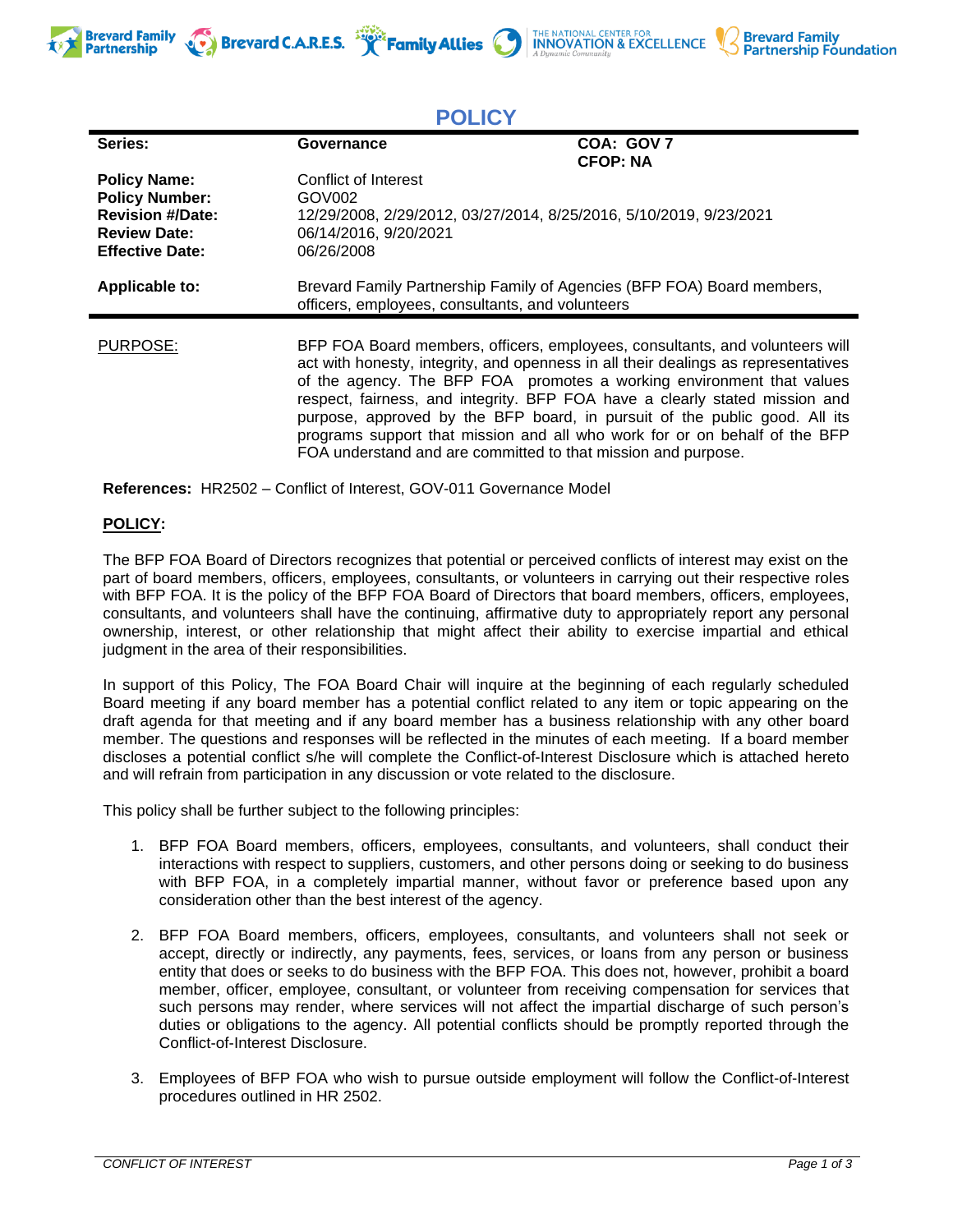4. BFP FOA Board members, officers employees, consultants, and volunteers shall not seek or accept for themselves or any members of their families from any person or business entity that does or seeks to do business with BFP FOA, any gifts, entertainment, or other favors of a "nominal value" that goes beyond common courtesies consistent with ethical and accepted business practices.

Brevard C.A.R.E.S. **The Family Allies** 

THE NATIONAL CENTER FOR **INNOVATION & EXCELLENCE** 

**Brevard Family<br>Partnership Foundation** 

- 5. BFP FOA Board members who own, directly or indirectly, a financial interest in, or who manage or are employed by, any business entity that does or seeks to do business with the agency, shall refrain from participating in any discussion and voting on any issue brought to any Board of Director meeting pertaining to that relationship. This relationship will be promptly disclosed to the Board of Directors.
- 6. BFP FOA Board members who have any business relationship with any other Board member will disclose this upon the effective date of the relationship and thereafter annually for the duration of the relationship.
- 7. BFP FOA Board members, officers, employees, consultants, and volunteers shall not knowingly conduct business on behalf of BFP FOA with a relative or business entity with which the individual or a relative of such individual is associated, except where such dealings have been disclosed and specific approval and authorization have been given.
- 8. BFP FOA Board members, officers, employees, consultants, and volunteers shall provide disclosure at least annually regarding their participation as a board member, director, officer, employee or volunteer of any other organization and request to complete a Conflict-of-Interest form.
- 9. BFP FOA Board members, officers, employees, consultants, and volunteers shall provide a disclosure statement upon engagement. At any time that a potential conflict of interest arises or there are any changes to the initial disclosure, it is the responsibility of each board member, officer, employee, consultant, or volunteer to immediately disclose any potential conflict of interest which arises at any time by requesting a new Conflict of Interest form.
- 10. BFP FOA Board members, officers, employees, consultants, or volunteers who knowingly participate in activities that constitute a conflict of interest as described above, without proper reporting through the Conflict-of-Interest Policy the existence of such a conflict, may be subject to consequences and/or actions that may result in the termination of the relationship with BFP, impact on professional licensure, certification, associations, accreditation etc.

Approved by the Brevard Family Partnership Board of Directors September 23, 2021.

AS APPROVED BY THE BOARD OF DIRECTORS:

Barbara J. Seffers \_\_\_\_\_\_\_\_\_\_\_\_\_\_\_\_\_\_\_\_\_\_\_\_\_\_\_\_\_\_\_\_\_\_\_\_

BARBARA J. LOFTUS Board Chair

**Brevard Family Partnership** 

Signature Date:  $10/6/2021$ 

BY DIRECTION OF THE CHIEF EXECUTIVE OFFICER:

Ping: J. Scapel

PHILIP J. SCARPELLI Chief Executive Officer

Signature Date: 10/6/2021